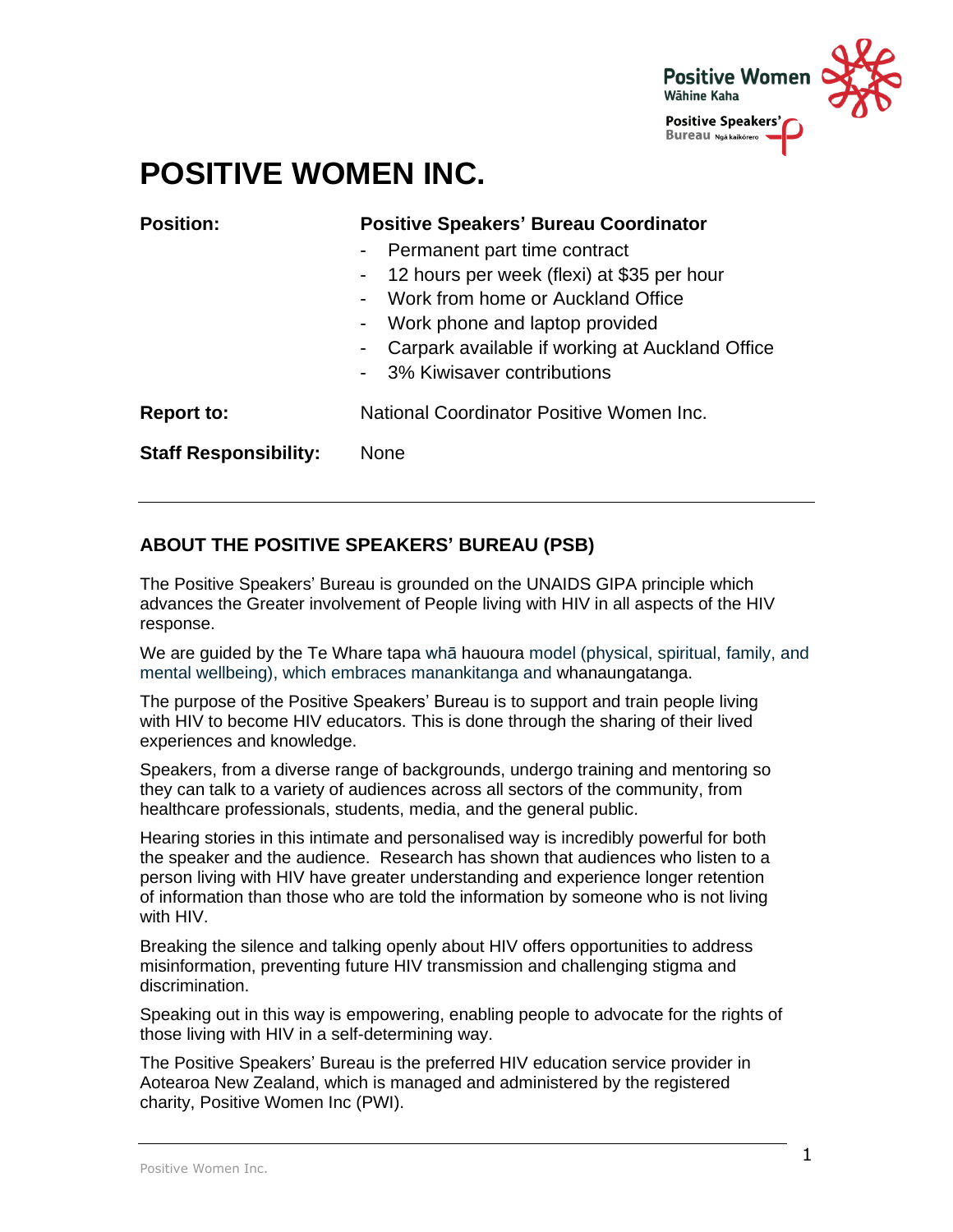The role of the PSB Coordinator is predominantly an administrative one. It also requires excellent interpersonal skills as will be working with a wide range of people.

### **KEY RESPONSIBILITES**

- Incorporation of the GIPA principle in all aspects of the work.
- Incorporation of Te Whare tapa whā hauoura model with a focus on manankitanga and whanaungatanga in all aspect of the work.
- Together with the PWI National Coordinator develop an annual workplan
- Implement and monitor the annual workplan.
- Business development (sourcing new and maintain repeat bookings)
- Assigning suitable speakers and coordinating booking logistics.
- Evaluating and reporting of all the PSB activities
- Supporting the development of PSB speakers
- Financial management of PSB budget
- Build on and maintain a PSB community amongst speakers incorporating a culture of dignity, respect, self-determination, and wellbeing.

#### **EXPERIENCE/KNOWLEDGE REQUIRED**

- An understanding of the communities impacted by HIV in Aotearoa NZ
- Understand and be able to incorporate Tikanga Māori values into the work environment (or be willing to learn).
- Proven examples of building and maintaining whanaungatanga
- Proven experience of mobilising communities through manaakitanga and advancing the goals of the organisation
- Experience in budgeting, report writing, monitoring and evaluation.
- Proficient computer skills, particularly in Word and Excel
- Excellent listening, written and spoken communication skills (some knowledge of Te Reo Māori would be an advantage, but not a requirement)

### **KEY ATTRIBUTES**

- Can respect and maintain the highest level of confidentiality & professionalism
- Be self-directed, motivated, and able to work effectively both independently and as a team member
- Be respectful and non-judgmental
- Take instruction and take initiative, and be able to balance the two
- Have a can-do, give it a go, attitude, and be open to learning
- Be innovative and flexible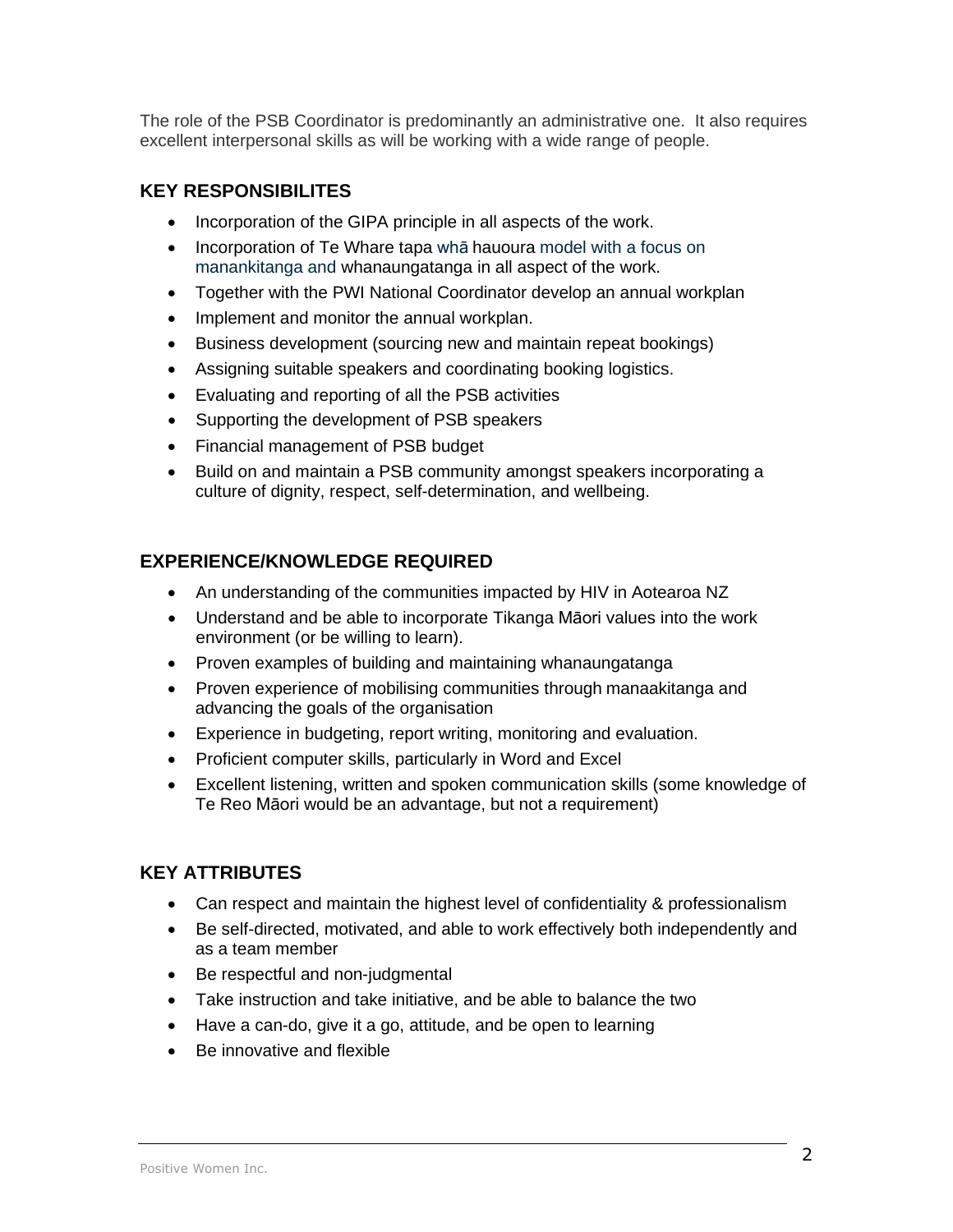#### **TRAVEL**

This role may require domestic travel for work related meetings from time to time. If working outside of Auckland, travel to the PWI Head Office in Auckland may be required up to 4 times per year.

#### **PROFESSIONAL DEVELOPMENT**

In these fast-paced changing times, it is important to continue to upskill and keep up with professional development. You will be expected to engage in ongoing training in keeping with this role. An annual training plan will be developed together with the PWI National Coordinator. Training can be done during work time and approved training costs will be covered as part of the employment contract.

#### **KEY STAKEHOLDRS**

The PSB Coordinator will develop and maintain excellent relationships with Positive Women Incorporated Management and Staff, PSB speakers, hosts and wider community which may include but are not limited to.

- PWI National Coordinator
- PWI Support Coordinator
- PWI Health Coordinator
- Current and new PSB Speakers'
- People living with and affected by HIV
- Toitū te Ao
- Burnette Foundation Aotearoa
- Community HIV Team at Auckland Hospital
- District Health Boards
- Body Positive
- Universities and training institutes
- Schools
- Community organisations

#### **CHALLENGES**

- Effectively manage a busy and varied role through excellent time management, multi-tasking and interpersonal skills
- Work cooperatively with people from diverse ethnic and religious backgrounds, cultures, sexual orientation and complexities
- Operate effectively within a changing and, at times, under-resourced environment, by thinking imaginatively about how to improve systems and enhance performance